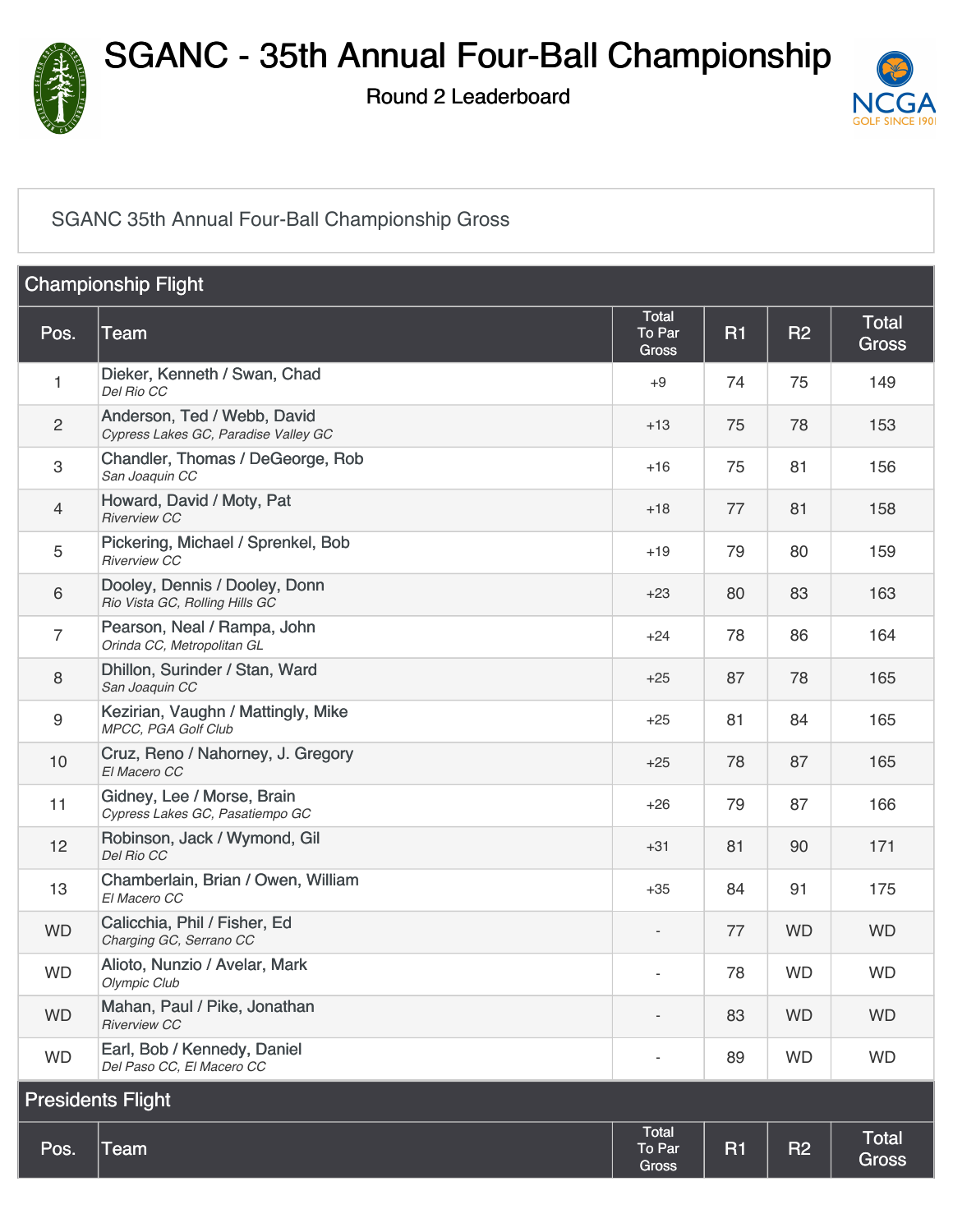

2

[Kaiser, Ed / Pierrot, Alan](https://cdn2.golfgenius.com/tournaments2/details/1014085742)<br>San Joaquin CC

# SGANC - 35th Annual Four-Ball Championship

Round 2 Leaderboard



| 1                       | Burns, Dan / Jones, Bob<br>San Joaquin CC, Morro Bay GC               | $+27$                           | 84        | 83        | 167                   |  |
|-------------------------|-----------------------------------------------------------------------|---------------------------------|-----------|-----------|-----------------------|--|
| $\overline{2}$          | Quintel, David / Smyth, Larry<br>Sam Luis Obispo CC, Hunter Ranch GC  | $+28$                           | 84        | 84        | 168                   |  |
| $\mathfrak{S}$          | Draper, Paul / Jackson, William<br>Pasatiempo GC, Pronghorn GC        | $+35$                           | 84        | 91        | 175                   |  |
| $\overline{4}$          | Gardner, John / Rand, Richard<br>Del Rio CC                           | $+35$                           | 84        | 91        | 175                   |  |
| 5                       | Kearns, Frank1 / Porter, Paul<br><b>Riverview CC</b>                  | $+36$                           | 85        | 91        | 176                   |  |
| $6\,$                   | Brennan, William / Ridenhour, Bob<br>North Ridge CC, Ancil Hoffman GC | $+37$                           | 89        | 88        | 177                   |  |
| $\overline{7}$          | Brodeur, Don / Rubin, Bob<br>North Ridge CC                           | $+41$                           | 86        | 95        | 181                   |  |
| $\,8\,$                 | Leahy, Terry / Lundin, John<br>Orinda CC, Marin CC                    | $+42$                           | 85        | 97        | 182                   |  |
| $\boldsymbol{9}$        | Glennon, Will / Onorato, Bob<br><b>Richmond CC</b>                    | $+43$                           | 90        | 93        | 183                   |  |
| 10                      | Palmer, Gary / Sandoval, Steve<br><b>Tilden Seniors</b>               | $+44$                           | 91        | 93        | 184                   |  |
| 11                      | Fontana, Gary / Schmitz, Jim<br>Monterey Bay GC, Poppy Hills GC       | $+49$                           | 94        | 95        | 189                   |  |
| 12                      | Bond, Charles / Snedaker, Gerrett<br>Sonoma Golf Club                 | $+49$                           | 92        | 97        | 189                   |  |
| 13                      | Crowley, Andy / Menard, Andy<br>Sierra View CC, Riverview CC          | $+50$                           | 91        | 99        | 190                   |  |
| 14                      | Bunch, Fred / Dale, Terry<br>Bodega Harbor GL, Woodbridge CC          | $+54$                           | 90        | 104       | 194                   |  |
| <b>WD</b>               | Pearson, David / Williams, Mark<br>Visalia CC                         | $\overline{\phantom{a}}$        | 85        | <b>WD</b> | <b>WD</b>             |  |
| <b>WD</b>               | Bell, Frank / Lass, Jerry<br>Sharon Heights CC, Villages GC           | $\sim$                          | 86        | <b>WD</b> | <b>WD</b>             |  |
| <b>WD</b>               | Adelman, Frank / Menoher, Charlie<br><b>Riverview CC</b>              |                                 | 90        | <b>WD</b> | <b>WD</b>             |  |
| <b>WD</b>               | Cahill, Dan / Steckmest, Larry<br>Marin CC                            |                                 | 93        | <b>WD</b> | <b>WD</b>             |  |
| <b>WD</b>               | Rhodes, Don / Serna, George<br><b>Riverview CC</b>                    | $\overline{\phantom{a}}$        | 95        | <b>WD</b> | <b>WD</b>             |  |
| <b>WD</b>               | Fenton, Lowry / Stroud, Tom<br>Half Moon Bay GC, Sharon Heights CC    | $\overline{\phantom{a}}$        | <b>WD</b> | <b>WD</b> | <b>WD</b>             |  |
| <b>Governors Flight</b> |                                                                       |                                 |           |           |                       |  |
| Pos.                    | <b>Team</b>                                                           | Total<br>To Par<br><b>Gross</b> | <b>R1</b> | R2        | <b>Total</b><br>Gross |  |
| $\mathbf{1}$            | Anderson, Ed / Sands, Jim<br><b>Butte Creek CC</b>                    | $+21$                           | 77        | 84        | 161                   |  |

**San Joaquin CC** 178<br>San Joaquin CC

+38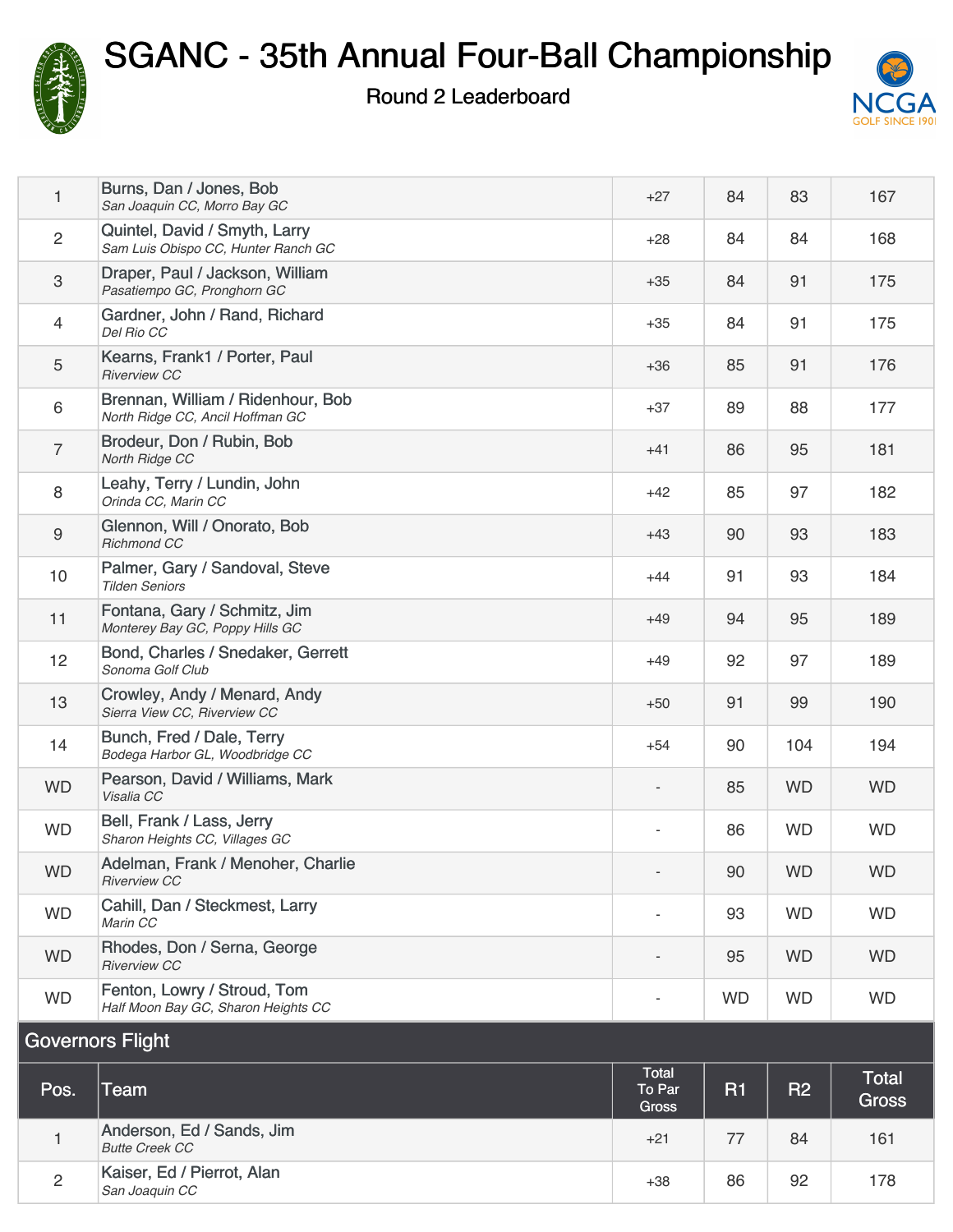

### Round 2 Leaderboard



| 3              | Scott, Bob / Webb, AC<br><b>Tilden Seniors</b>              | $+44$                    | 92  | 92        | 184       |
|----------------|-------------------------------------------------------------|--------------------------|-----|-----------|-----------|
| $\overline{4}$ | Spoon, Mike / Wells, Mike<br><b>Riverview CC</b>            | $+44$                    | 90  | 94        | 184       |
| 5              | Olsen, Tom / Thomas, Marvin<br>Riverview CC, Crow Canyon CC | $+54$                    | 92  | 102       | 194       |
| <b>WD</b>      | Murphy, Patrick / Osterman, Bruce<br>Olympic Club           | $\overline{\phantom{a}}$ | 82  | <b>WD</b> | <b>WD</b> |
| <b>WD</b>      | Graham, Randy / Junod, Forest<br>Del Paso CC                | $\overline{a}$           | 82  | <b>WD</b> | <b>WD</b> |
| <b>WD</b>      | Fawver, Mark / Swendiman, George<br><b>Riverview CC</b>     | $\overline{\phantom{a}}$ | 84  | <b>WD</b> | <b>WD</b> |
| <b>WD</b>      | Kilborn, Kent / Sessums, Tom<br>Rancho Murietta CC          | $\overline{\phantom{a}}$ | 91  | <b>WD</b> | <b>WD</b> |
| <b>WD</b>      | Chambers, Henry / Hershey, Doug<br>Del Paso CC              | $\overline{\phantom{a}}$ | 95  | <b>WD</b> | <b>WD</b> |
| <b>WD</b>      | Haney, Donald / Hernandez, Dan<br>Sierra View CC            | $\qquad \qquad -$        | 96  | <b>WD</b> | <b>WD</b> |
| <b>WD</b>      | Klaustermeier, Larry / Lloyd, Doug<br>Marin CC              | $\sim$                   | 100 | <b>WD</b> | <b>WD</b> |
| <b>WD</b>      | Hodel, Chuck / Sanchez, Louis<br><b>Butte Creek CC</b>      |                          | 101 | <b>WD</b> | <b>WD</b> |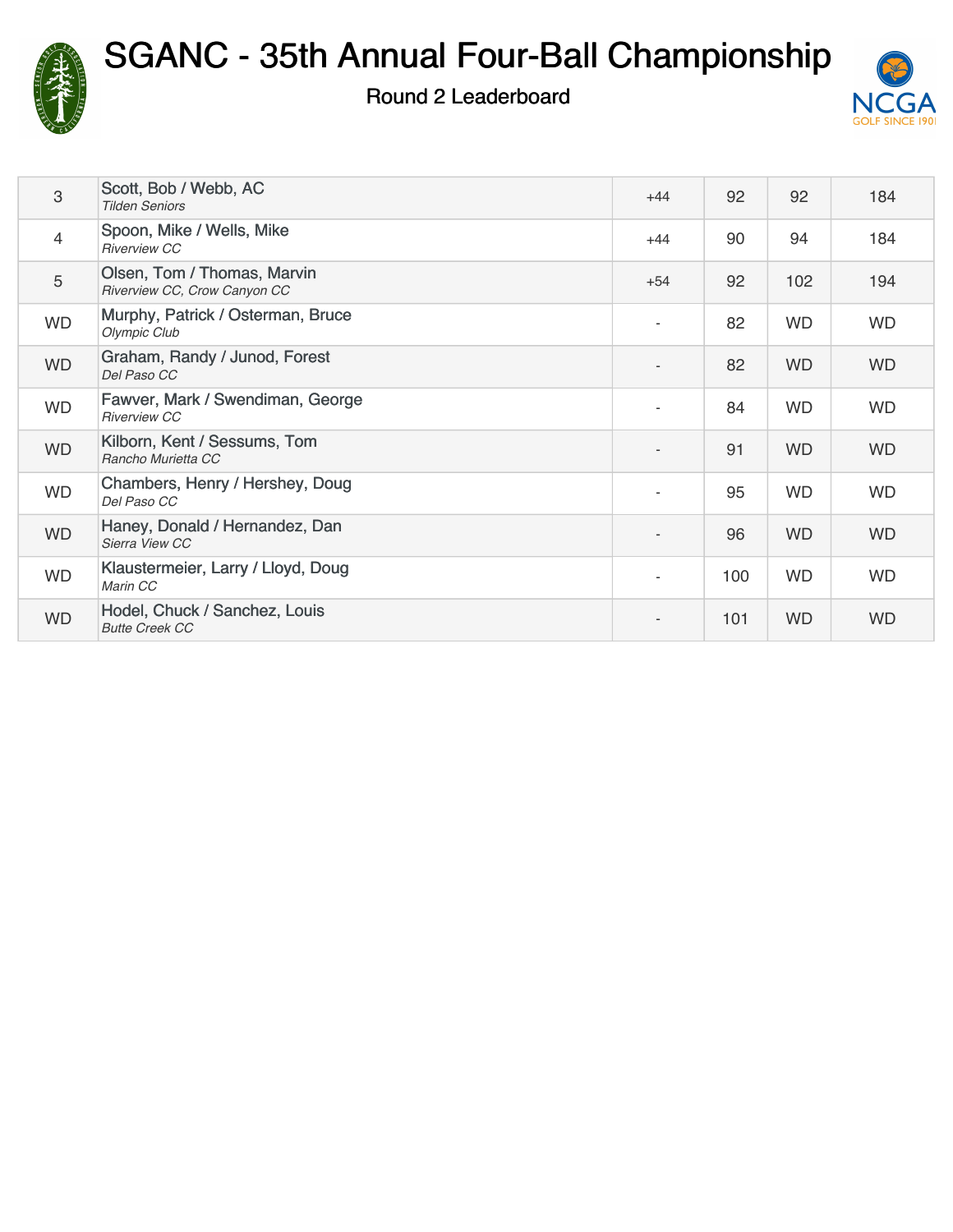

Round 2 Leaderboard



#### [SGANC 35th Annual Four-Ball Championship Net](https://cdn2.golfgenius.com/v2tournaments/2259678?called_from=&round_index=2)

| <b>Championship Flight</b> |                                                                     |                                      |           |           |                            |
|----------------------------|---------------------------------------------------------------------|--------------------------------------|-----------|-----------|----------------------------|
| Pos.                       | Team                                                                | <b>Total</b><br>To Par<br><b>Net</b> | <b>R1</b> | <b>R2</b> | <b>Total</b><br><b>Net</b> |
| 1                          | Anderson, Ted / Webb, David<br>Cypress Lakes GC, Paradise Valley GC | -6                                   | 65        | 69        | 134                        |
| $\overline{c}$             | Cruz, Reno / Nahorney, J. Gregory<br>El Macero CC                   | $-5$                                 | 64        | 71        | 135                        |
| 3                          | Howard, David / Moty, Pat<br><b>Riverview CC</b>                    | -4                                   | 64        | 72        | 136                        |
| 4                          | Pickering, Michael / Sprenkel, Bob<br><b>Riverview CC</b>           | $-3$                                 | 68        | 69        | 137                        |
| 5                          | Pearson, Neal / Rampa, John<br>Orinda CC, Metropolitan GL           | $-3$                                 | 65        | 72        | 137                        |
| 6                          | Dhillon, Surinder / Stan, Ward<br>San Joaquin CC                    | $-2$                                 | 74        | 64        | 138                        |
| 7                          | Dieker, Kenneth / Swan, Chad<br>Del Rio CC                          | $-2$                                 | 68        | 70        | 138                        |
| 8                          | Dooley, Dennis / Dooley, Donn<br>Rio Vista GC, Rolling Hills GC     | $-1$                                 | 67        | 72        | 139                        |
| 9                          | Chandler, Thomas / DeGeorge, Rob<br>San Joaquin CC                  | $-1$                                 | 66        | 73        | 139                        |
| 10                         | Kezirian, Vaughn / Mattingly, Mike<br>MPCC, PGA Golf Club           | $+2$                                 | 71        | 71        | 142                        |
| 11                         | Gidney, Lee / Morse, Brain<br>Cypress Lakes GC, Pasatiempo GC       | $+2$                                 | 67        | 75        | 142                        |
| 12                         | Robinson, Jack / Wymond, Gil<br>Del Rio CC                          | $+3$                                 | 68        | 75        | 143                        |
| 13                         | Chamberlain, Brian / Owen, William<br>El Macero CC                  | $+6$                                 | 69        | 77        | 146                        |
| <b>WD</b>                  | Calicchia, Phil / Fisher, Ed<br>Charging GC, Serrano CC             | $\qquad \qquad \blacksquare$         | 66        | <b>WD</b> | <b>WD</b>                  |
| <b>WD</b>                  | Alioto, Nunzio / Avelar, Mark<br>Olympic Club                       |                                      | 67        | <b>WD</b> | <b>WD</b>                  |
| <b>WD</b>                  | Mahan, Paul / Pike, Jonathan<br><b>Riverview CC</b>                 |                                      | 71        | <b>WD</b> | <b>WD</b>                  |
| <b>WD</b>                  | Earl, Bob / Kennedy, Daniel<br>Del Paso CC, El Macero CC            |                                      | 75        | <b>WD</b> | <b>WD</b>                  |
| <b>Presidents Flight</b>   |                                                                     |                                      |           |           |                            |
| Pos.                       | <b>Team</b>                                                         | <b>Total</b><br>To Par<br><b>Net</b> | <b>R1</b> | <b>R2</b> | <b>Total</b><br><b>Net</b> |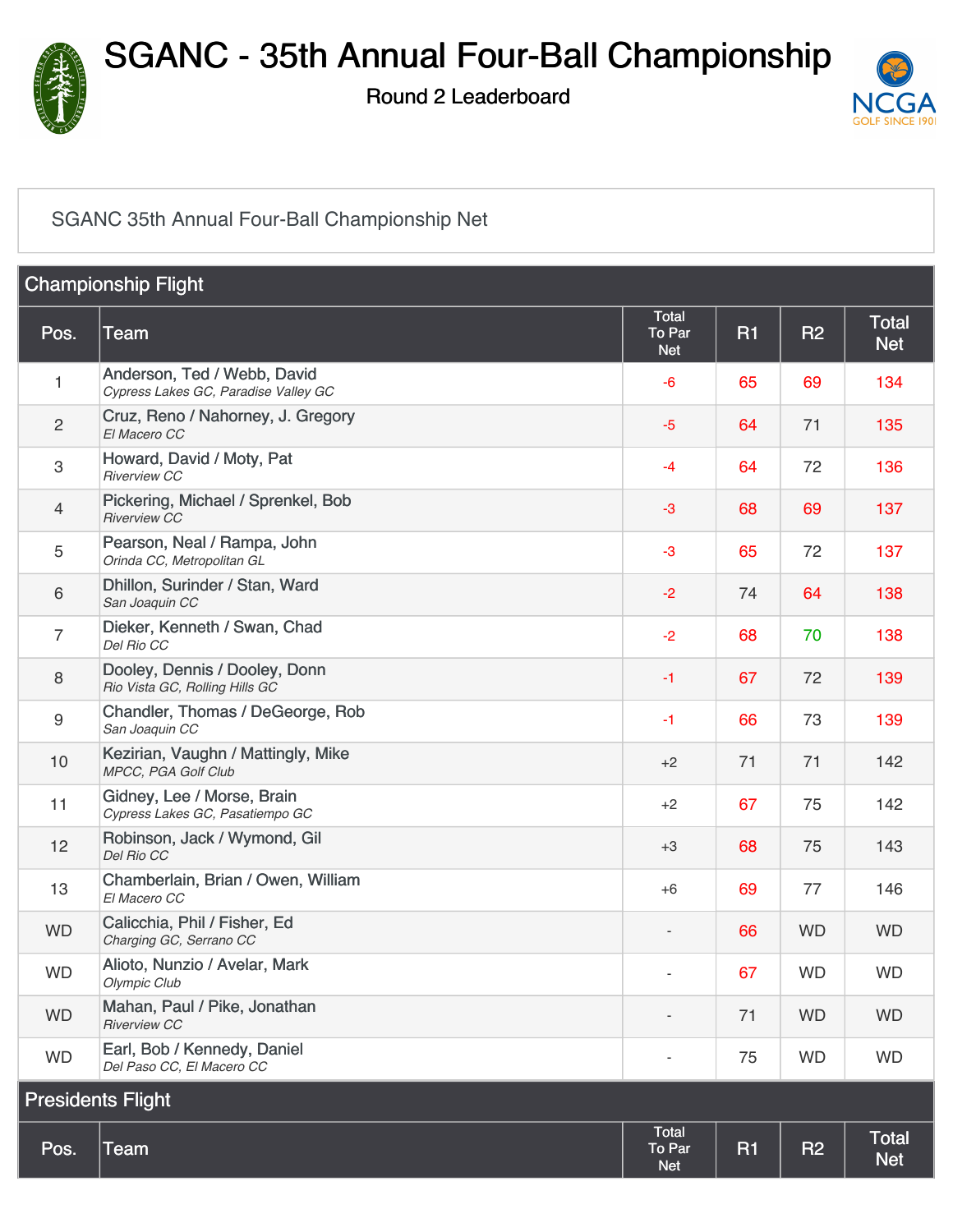

Round 2 Leaderboard



|                  |                                                                       | Total                    |           |           |           |
|------------------|-----------------------------------------------------------------------|--------------------------|-----------|-----------|-----------|
|                  | <b>Governors Flight</b>                                               |                          |           |           |           |
| <b>WD</b>        | Fenton, Lowry / Stroud, Tom<br>Half Moon Bay GC, Sharon Heights CC    |                          | <b>WD</b> | <b>WD</b> | <b>WD</b> |
| <b>WD</b>        | Rhodes, Don / Serna, George<br><b>Riverview CC</b>                    |                          | 76        | <b>WD</b> | <b>WD</b> |
| <b>WD</b>        | Cahill, Dan / Steckmest, Larry<br>Marin CC                            |                          | 72        | <b>WD</b> | <b>WD</b> |
| <b>WD</b>        | Adelman, Frank / Menoher, Charlie<br><b>Riverview CC</b>              |                          | 72        | <b>WD</b> | <b>WD</b> |
| <b>WD</b>        | Pearson, David / Williams, Mark<br>Visalia CC                         | $\overline{\phantom{a}}$ | 71        | <b>WD</b> | <b>WD</b> |
| <b>WD</b>        | Bell, Frank / Lass, Jerry<br>Sharon Heights CC, Villages GC           |                          | 66        | <b>WD</b> | <b>WD</b> |
| 14               | Bunch, Fred / Dale, Terry<br>Bodega Harbor GL, Woodbridge CC          | $+19$                    | 72        | 87        | 159       |
| 13               | Bond, Charles / Snedaker, Gerrett<br>Sonoma Golf Club                 | $+14$                    | 74        | 80        | 154       |
| 12               | Glennon, Will / Onorato, Bob<br>Richmond CC                           | $+11$                    | 73        | 78        | 151       |
| 11               | Leahy, Terry / Lundin, John<br>Orinda CC, Marin CC                    | $+11$                    | 69        | 82        | 151       |
| 10 <sup>1</sup>  | Crowley, Andy / Menard, Andy<br>Sierra View CC, Riverview CC          | $+9$                     | 71        | 78        | 149       |
| $\boldsymbol{9}$ | Fontana, Gary / Schmitz, Jim<br>Monterey Bay GC, Poppy Hills GC       | $+6$                     | 72        | 74        | 146       |
| $\,8\,$          | Brodeur, Don / Rubin, Bob<br>North Ridge CC                           | $+6$                     | 70        | 76        | 146       |
| $\overline{7}$   | Gardner, John / Rand, Richard<br>Del Rio CC                           | $+4$                     | 68        | 76        | 144       |
| 6                | Palmer, Gary / Sandoval, Steve<br><b>Tilden Seniors</b>               | $+1$                     | 70        | 71        | 141       |
| $\sqrt{5}$       | Draper, Paul / Jackson, William<br>Pasatiempo GC, Pronghorn GC        | $-2$                     | 66        | 72        | 138       |
| $\overline{4}$   | Brennan, William / Ridenhour, Bob<br>North Ridge CC, Ancil Hoffman GC | $-2$                     | 70        | 68        | 138       |
| $\sqrt{3}$       | Kearns, Frank1 / Porter, Paul<br><b>Riverview CC</b>                  | $-4$                     | 65        | 71        | 136       |
| $\overline{2}$   | Quintel, David / Smyth, Larry<br>Sam Luis Obispo CC, Hunter Ranch GC  | $-6$                     | 67        | 67        | 134       |
| 1                | Burns, Dan / Jones, Bob<br>San Joaquin CC, Morro Bay GC               | $-11$                    | 66        | 63        | 129       |

| Pos.           | Team                                           | Total<br>To Par<br>Net <sup>1</sup> | R1 | IR <sub>2</sub> | <b>Total</b><br><b>Net</b> |
|----------------|------------------------------------------------|-------------------------------------|----|-----------------|----------------------------|
|                | Kaiser, Ed / Pierrot, Alan<br>San Joaquin CC   | -8                                  | 65 | 67              | 132                        |
| $\overline{2}$ | Scott, Bob / Webb, AC<br><b>Tilden Seniors</b> | $+3$                                | 72 | フュ              | 143                        |